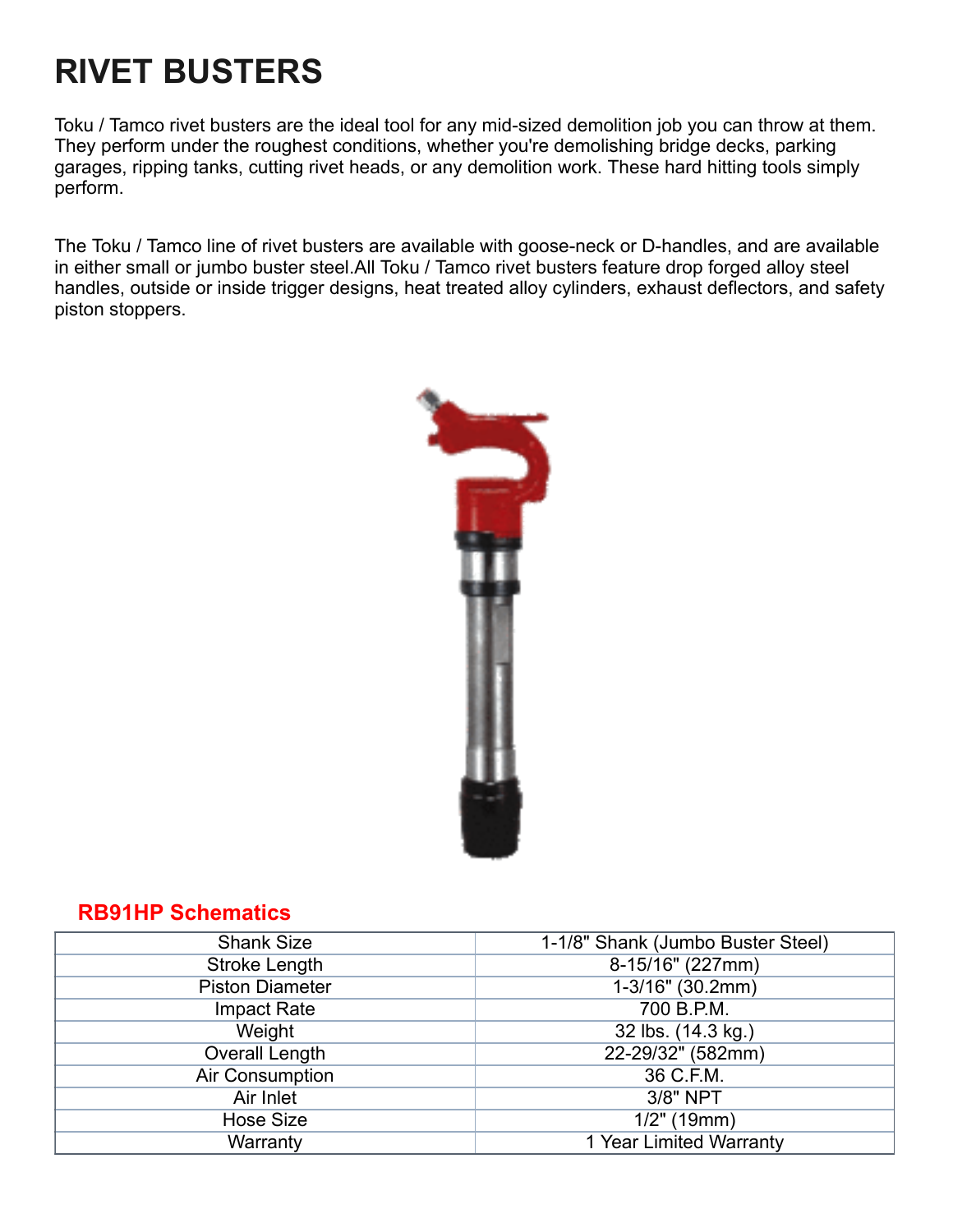

# **RB91HPD (D-handle) [Schematics](https://f.hubspotusercontent40.net/hubfs/2575198/RB91HPD.pdf)**

| <b>Shank Size</b>      | 1-1/8" Shank (Jumbo Buster Steel) |
|------------------------|-----------------------------------|
| Stroke Length          | 8-15/16" (227mm)                  |
| <b>Piston Diameter</b> | 1-3/16" (30.2mm)                  |
| <b>Impact Rate</b>     | 700 B.P.M.                        |
| Weight                 | 32 lbs. (14.3 kg.)                |
| Overall Length         | 22-29/32" (582mm)                 |
| Air Consumption        | 36 C.F.M.                         |
| Air Inlet              | 3/8" NPT                          |
| <b>Hose Size</b>       | $1/2"$ (19mm)                     |
| Warranty               | 1 Year Limited Warranty           |